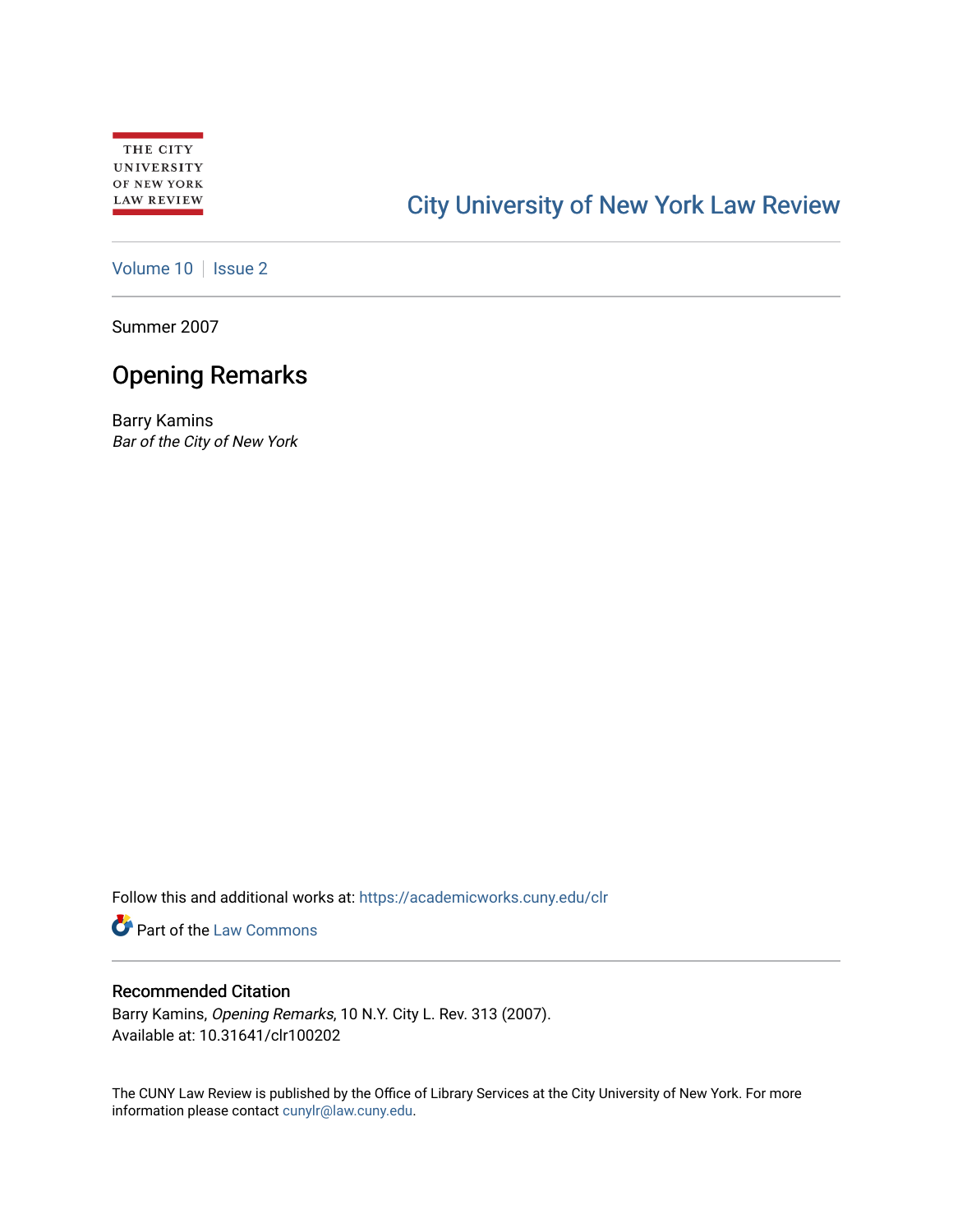### **OPENING REMARKS**

#### *Barry Kamins*\*

Good morning, and welcome to what will be a stimulating program about a disturbing subject. You will hear an extensive analysis and discussion of the many issues evoked by the Guantánamo detention facility. I have the responsibility to set the table for this discussion, and I want to do that by giving a brief history of the Guantánamo detention experience. I then want to address the recent efforts by the Bush administration to demonize the lawyers who have so valiantly worked to preserve our Constitution and system of justice in the face of an unprecedented onslaught by the executive branch. Finally, I'll mention some of what the New York City Bar Association has done to respond.

The detention facility at Guantánamo was built in just ninety hours in January of 2002 on the long-term naval base the United States maintains on the tip of  $Cuba<sup>1</sup>$  Why place this facility at Guantánamo? It combined proximity to the United States with what the administration believed was sufficient distance from U.S. territory to be beyond the reach of our nation's courts.2 Thus, it was designed to be both geographically and legally beyond the reach of the law.

As many as 800 detainees have served time at the facility.<sup>3</sup> They arrived under many different circumstances. Some were picked up on the field of battle in Afghanistan.<sup>4</sup> Many were given, or often sold for a bounty, to U.S. troops by the Northern Alliance<sup>5</sup>

<sup>\*</sup> President, Association of the Bar of the City of New York, 2006–2008.

<sup>1</sup> Joan Ullman, Book Review, N.Y. L.J., Mar. 7, 2007, at 2 (reviewing JOSEPH MAR-GULIES, GUANTÁNAMO AND THE ABUSE OF PRESIDENTIAL POWER (2006)).

<sup>2</sup> Human Rights Watch, *United States: Guantanamo Two Years On: U.S. Detentions ´ Undermine the Rule of Law* (Jan. 9, 2004), http://www.hrw.org/english/docs/2004/01/ 09/usdom6917.htm ("The Bush Administration has attempted to turn the forty-eight square miles of its naval base at Guantánamo Bay into territory beyond the reach of any law and outside the jurisdiction of any court.").

<sup>3</sup> Neil A. Lewis, *U.S. Terrorism Tribunals Set to Begin Work*, N.Y. TIMES, Aug. 22, 2004, at A22.

<sup>4</sup> *See Profile: Guantanamo Bay ´* , BBC NEWS, Oct. 17, 2006, http://news.bbc.co.uk/2/ hi/americas/4720962.stm.

<sup>5</sup> The Northern Alliance is an Afghan opposition organization whose goal is to defeat the Taliban. *Who Are the Northern Alliance?*, BBC NEWS, Nov. 13, 2001, http:// news.bbc.co.uk/2/hi/south\_asia/1652187.stm.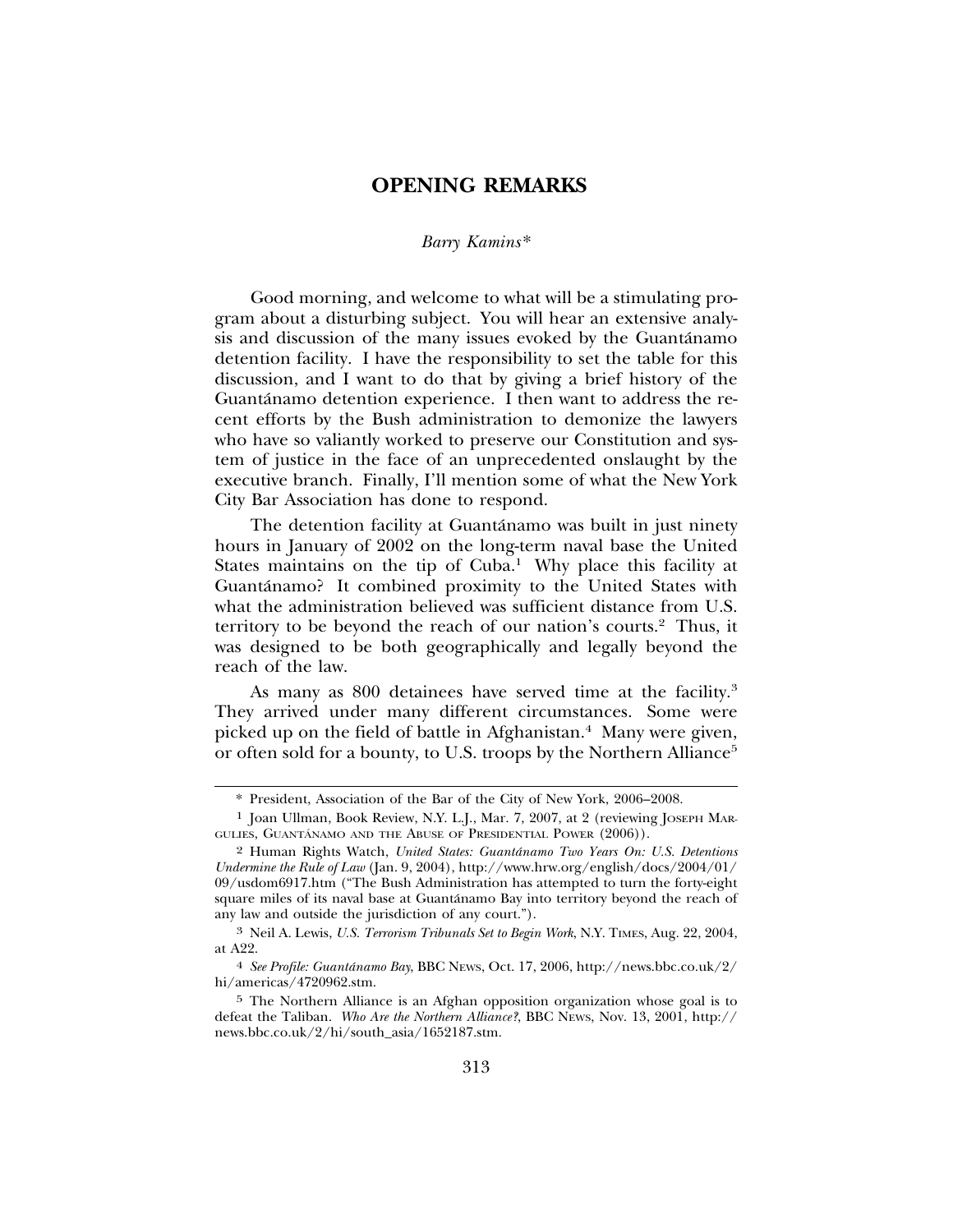or other factions allied with the United States in the Afghan war.6 Others were picked up by U.S. agents, under circumstances that are far from clear, in Europe and in Africa.7 Collectively, the detainees were labeled "the worst of the worst" by administration officials.8 They were considered from the outset to have no established human rights of any kind. The President made an early finding that the Geneva Conventions did not apply to the detainees. $9$  It is not clear that, prior to this, any government in the post-Geneva Conventions world has declared an entire group of foreign detainees to be beyond the reach of any international human rights protections.

The conditions under which the detainees have been held are clearly consistent with the assumption that they are all guilty of crimes against the United States; most have been kept in periods of isolation, frequently shackled,<sup>10</sup> limited in their social contact and exposure to fresh air, with nothing to read but the Koran and virtually nothing to  $do.<sup>11</sup>$  Furthermore, many—perhaps all—of the detainees were seen as sources of intelligence. Orders were given, and techniques approved by Secretary of Defense Rumsfeld, to extract intelligence using means that at least constituted cruel, inhuman, and degrading treatment and quite possibly constituted torture.12 We know this from the freed detainees who have told their stories,13 but we also know this from reports of what our own FBI agents observed.<sup>14</sup> Some of the techniques were scaled back, but water boarding, shackling in severely uncomfortable positions, sensory overload, nudity, chilling temperatures, and many other

<sup>6</sup> Christopher E. Smith & Cheryl D. Lema, *Justice Clarence Thomas and Incommunicado Detention: Justifications and Risks*, 39 VAL. U. L. REV. 783, 796 (2005).

<sup>&</sup>lt;sup>8</sup> Jonathan Hafetz, *Habeas Corpus, Judicial Review, and Limits on Secrecy in Detentions at Guantánamo, 5 CARDOZO PUB. L. POL'Y & ETHICS J. 127, 129 (2006).* 

<sup>&</sup>lt;sup>9</sup> Memorandum from President George W. Bush to the Vice President, et al., Re: Humane Treatment of al Qaeda & Taliban Detainees (Feb. 7, 2002), *available at* http://www.library.law.pace.edu/research/020207\_bushmemo.pdf [hereinafter Memorandum from President George W. Bush].

<sup>10</sup> Patrick E. Tyler, *Ex-Guantanamo Detainee Charges Beating ´* , N.Y. TIMES, Mar. 12, 2004, at A10.

<sup>11</sup> Amnesty International, *Cruel and Inhuman: Conditions of Isolation for Detainees at Guantanamo Bay ´* (Apr. 5, 2007), http://web.amnesty.org/library/Index/ENGAMR51 0512007.

<sup>12</sup> *See* Human Rights Watch, *Interrogation Techniques for Guantanamo Detainees ´* (Aug. 19, 2004), http://hrw.org/english/docs/2004/08/19/usdom9248.htm [hereinafter *Interrogation Techniques*].

<sup>&</sup>lt;sup>14</sup> FBI, DETAINEES POSITIVE RESPONSES: GUANTÁNAMO BAY INQUIRY (2004), *available at* http://foia.fbi.gov/guantanamo/detainees.pdf.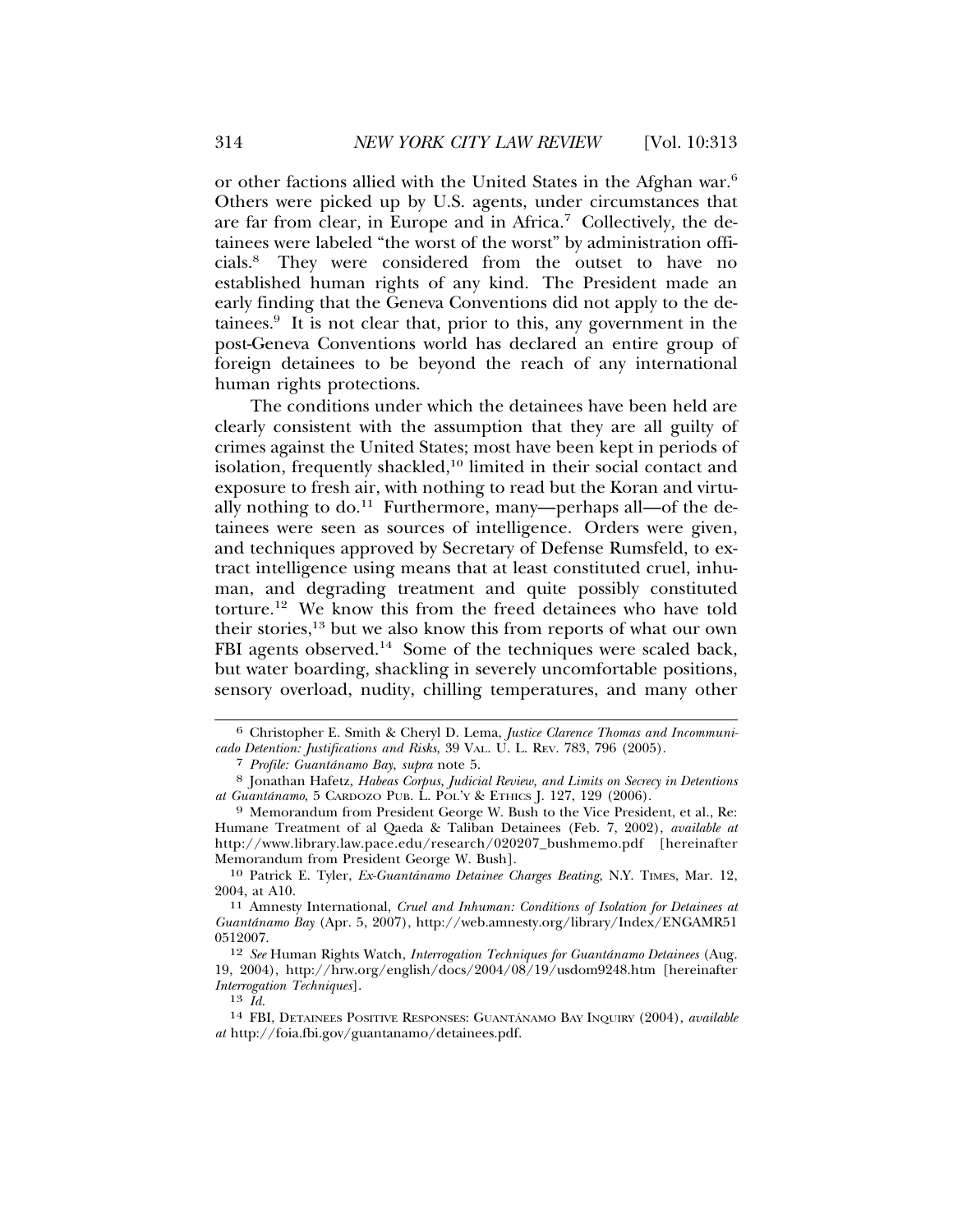forms of abuse continued to be available to, and employed by, Guantánamo interrogators.<sup>15</sup> These are practices that the United States has traditionally protested as human rights violations in other countries.<sup>16</sup>

So, are these detainees "the worst of a very bad lot"? Are they guilty and deserving of treatment devoid of human rights protections?

We know that U.S. officials at Guantánamo over the years have said that many of the detainees pose no risk to the United States.<sup>17</sup> As of March 6, 2007, the United States has released more than half of the persons who served time in Guantanamo due to a lack of any ´ evidence of wrongdoing.18 While many were released under the pretext that the country to whom they are being released will detain them, at the very least, a substantial number of the detainees now live freely in those countries.19 Some of the remaining detainees are Uighurs (pronounced wee-gurs)—Chinese Muslims who pose absolutely no risk to the United States, but who would be at risk of punishment for their beliefs if sent back to China.20 So rather than let this handful of detainees live freely in the United States, they continue to be detained in the isolation of Camp 6 at  $Guantánamo.<sup>21</sup>$ 

We also know that an analysis by Professor Mark Denbeaux and colleagues at Seton Hall University School of Law found that more than half of the detainees who had gone through the Combatant Status Review Tribunals (to which I will return) set up by the Defense Department have not been accused of engaging in hostile acts against the United States.<sup>22</sup>

<sup>15</sup> *E.g*., Colum Lynch, *Military Prison's Closure Is Urged*, WASH. POST, May 20, 2006, at A1 (noting that a United Nations anti-torture panel criticized military use of water boarding as an interrogation technique in Guantánamo.).

<sup>&</sup>lt;sup>16</sup> See Eric Green, *New Reports Condemn Human Rights Violations in Cuba, Venezuela* (Apr. 5, 2007), http://usinfo.state.gov/xarchives/display.html?p=washfileenglish&y= 2007&m=April&x=200704051355461xeneerg4.133242e-02.

<sup>17</sup> *See, e.g*., Carol J. Williams, *U.S. to Free 141 Terror Suspects*, L.A. TIMES, Apr. 25, 2006, at A1 (citing confidential U.S. officials as sources).

<sup>18</sup> *Morning Edition: Freed from Gitmo, Where Do Detainees Go?* (NPR radio broadcast July 30, 2007), *available at* http://www.npr.org/templates/story/story.php?storyId= 12344597.

<sup>19</sup> *See id.* (reporting that upon release, detainees have "essentially returned to their lives.").

<sup>20</sup> Josh White, *Lawyers Demand Release of Chinese Muslims*, WASH. POST, Dec. 5, 2006, at A13.

<sup>21</sup> Detainees were moved into Camp 6, the modern detention facility at Guanta-´ namo Bay, in December 2006. Tim Golden, *Military Taking a Tougher Line with Detainees*, N.Y. TIMES, Dec. 16, 2006, at A1.

 $22$  Mark Denbeaux & Joshua Denbeaux, Report on Guantánamo Detainees: A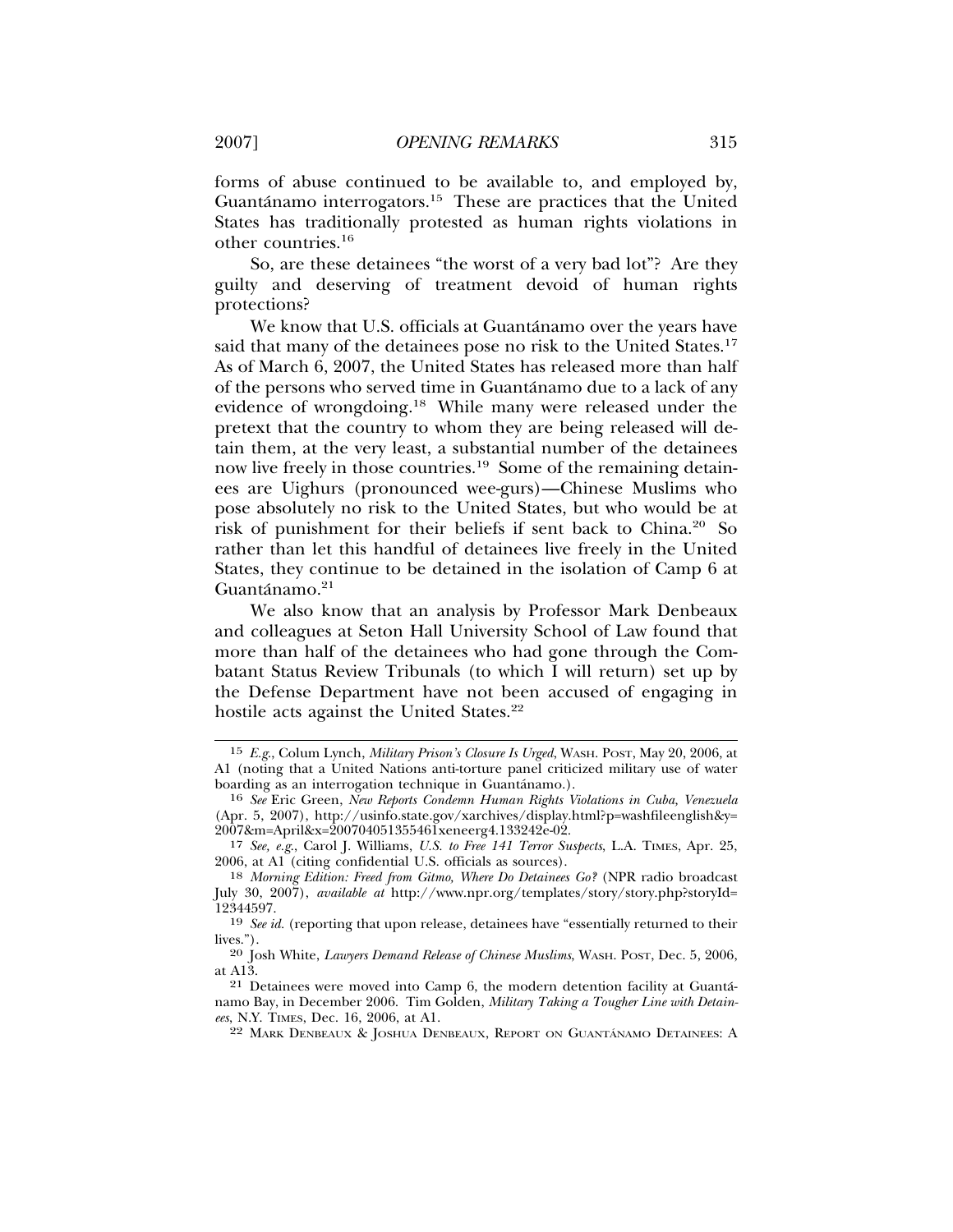Surely, you would assume that the United States, the beacon of justice and the rule of law in the modern world, would have undertaken some procedures to determine if the detainees were rightfully detained. Unfortunately, this is not the case. Apparently, despite the above evidence to the contrary, the detainees were assumed to be guilty and, aside from being subjected to abusive interrogations, $23$  were simply being left to rot in Guantanamo for the length of the "war on terror," which we all know will be unending.

Contrary to Article 5 of the Geneva Conventions, which requires a status hearing where there is any doubt as to the status of someone captured during a conflict, $24$  the United States made no effort to evaluate the basis for the detentions until prodded by the Supreme Court in June 2004, in its *Hamdi* decision.<sup>25</sup> Then, the Defense Department established Combatant Status Review Tribunals,26 about which I am sure you will hear more. In these tribunals, detainees are not brought before a neutral decision maker but before military officials who are notified that the detainee's status as an enemy combatant has already been established.<sup>27</sup> The detainees are not permitted the advice of attorneys.<sup>28</sup>

Rather, a detainee is assisted by a personal representative who does not serve as an advocate; communications between the detainee and the personal representative are not confidential and may be revealed by the personal representative to the Tribunal.<sup>29</sup> Detainees are not permitted to see any of the classified evidence upon which their enemy combatant status determination was based.30 The Tribunal is not bound by any rules of evidence and is free to rely on hearsay.31 All of the government's evidence is then

<sup>30</sup> Neil A. Lewis, *Guantánamo Prisoners Getting Their Day*, *But Hardly in Court*, N.Y. TIMES, Nov. 8, 2004, at A1.

PROFILE OF 517 DETAINEES THROUGH ANALYSIS OF DEPARTMENT OF DEFENSE DATA (Feb. 2006), *available at* http://law.shu.edu/aaafinal.pdf.

<sup>23</sup> *Interrogation Techniques*, *supra* note 13 (listing techniques such as stress positions, isolation, sensory deprivation, and hooding).

<sup>24</sup> Geneva Convention Relative to the Treatment of Prisoners of War art. 5, Aug. 12, 1949, 6 U.S.T. 3316, 75 U.N.T.S. 135.

<sup>25</sup> Hamdi v. Rumsfeld, 542 U.S. 507, 533 (2004).

<sup>26</sup> Amnesty International, *Military Commissions, Like CSRT's, Threaten to Whitewash Detainee Abuse* (Mar. 23, 2007), http://www.amnestyusa.org/document.php?lang=& id=ENGAMR510462007.

<sup>27</sup> Human Rights Watch, *Making Sense of the Guantanamo Bay Tribunals ´* (Aug. 16, 2004), http://hrw.org/english/docs/2004/08/16/usdom9235.htm [hereinafter  $Guantánamo$   $Bay$   $Tribunals$  ].

 $\frac{28}{29}$  *Id.* 

<sup>31</sup> *Guantanamo Bay Tribunals ´* , *supra* note 28.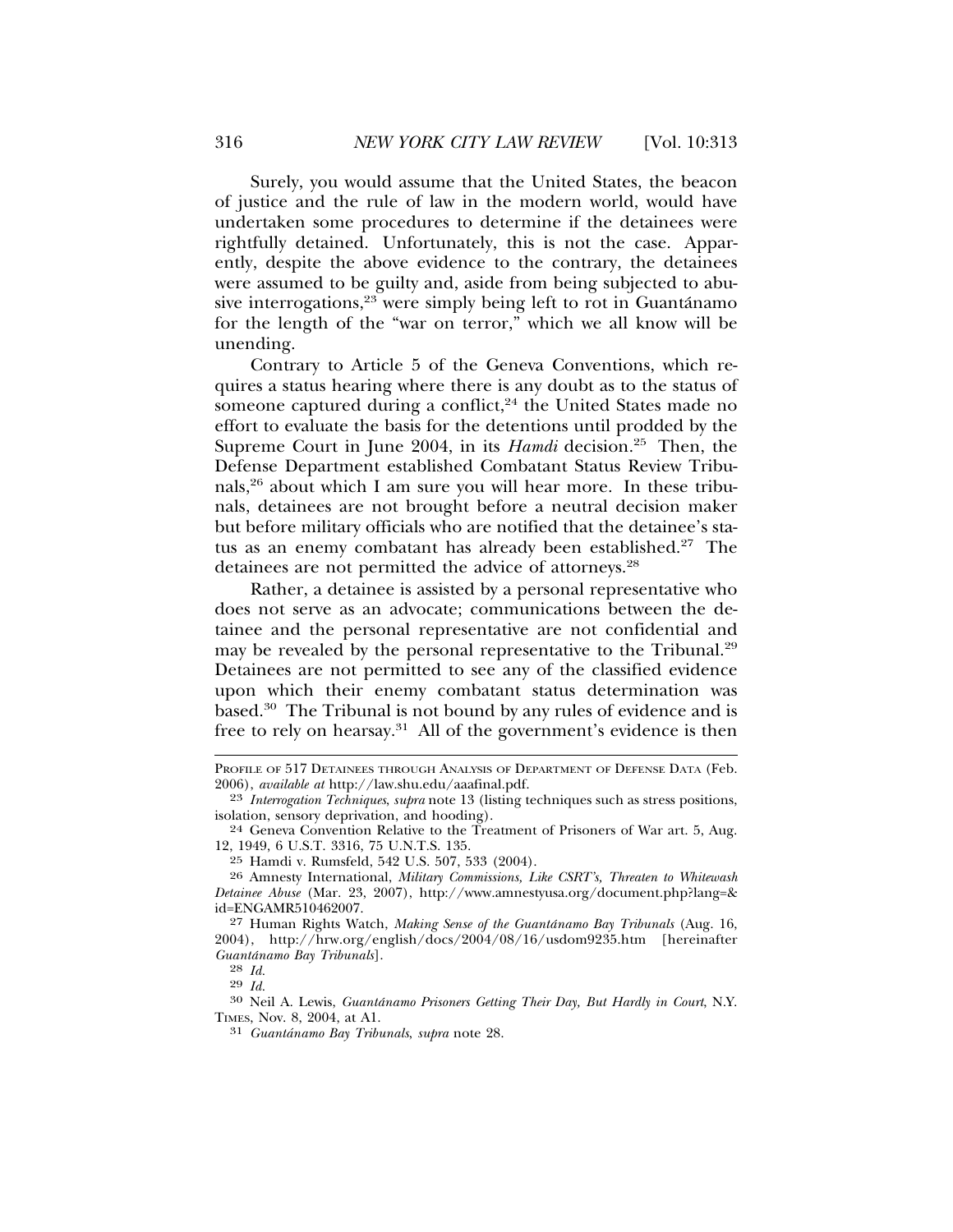entitled to a rebuttal presumption and is evaluated using the preponderance-of-the-evidence standard.<sup>32</sup> These procedures turn tribunals into sham proceedings that do not remotely satisfy the ideals of fundamental fairness for which the United States has long been known. Not surprisingly, the overwhelming majority of inmates lose their hearings; some have refused to participate.<sup>33</sup> From July 2004 to January 2006, only thirty-eight of 558 detainees prevailed at their hearings.34

Some detainees have been designated as appropriate for trial under the military commissions procedure the administration first announced in November 2001, to widespread criticism.

Although the procedures had been approved several times in the intervening years, the Supreme Court still found them wanting in its *Hamdan* ruling in 2006.<sup>35</sup> Since then, some further improvements were made in the Military Commissions Act and the recently released rules, but deficiencies still remain—deficiencies that will call into question any verdicts resulting from commission trials.

The American legal community became engaged in the Guantanamo facility early in its life. In addition to the Center for Consti- ´ tutional Rights, which took a leading role in providing and coordinating representation, lawyers from firms of all sizes volunteered to represent detainees.<sup>36</sup> Their efforts have led to two favorable Supreme Court decisions,  $37$  major changes in administration policy with regard to military commissions, and quite possibly to an easing in the interrogation techniques to which the detainees were subjected. And, as a result, the Bush administration has undertaken a campaign to demonize these lawyers.<sup>38</sup> It has tried to embarrass the lawyers and encourage their clients to press them to drop the detainee representation.<sup>39</sup> A recent Wall Street Journal column suggested the lawyers were allied with al Qaeda in pursuing a tactic of "lawfare," invoking domestic and international law

<sup>32</sup> *Id.* <sup>33</sup> Lewis, *supra* note 31. <sup>34</sup> Kathleen T. Rhem, *38 Guantanamo Detainees to be Freed After Tribunals ´* , AM. FORCES PRESS SERVICE, Mar. 30, 2005, http://www.defenselink.mil/news/newsarticle. aspx?id=31063.<br><sup>35</sup> Hamdan v. Rumsfeld, 126 S. Ct. 2749, 2798 (2006).

<sup>&</sup>lt;sup>36</sup> See Editorial, *Unveiled Threats: A Bush Appointee's Crude Gambit on Detainees' Legal Rights*, WASH. POST, Jan. 12, 2007, at A18 [hereinafter *Unveiled Threats*].

<sup>&</sup>lt;sup>38</sup> See The Federal Drive with Mike Causey and Jane Norris: Is It Just Us? (Federal News Radio broadcast Jan. 11, 2007), *available at* http://www.federalnewsradio.com/ emedia/59677.wma (Cully Stimson, Deputy Assistant Secretary of Defense for Detainee Affairs, reading a list of law firms representing Guantanamo detainees). ´ <sup>39</sup> *Unveiled Threats*, *supra* note 36.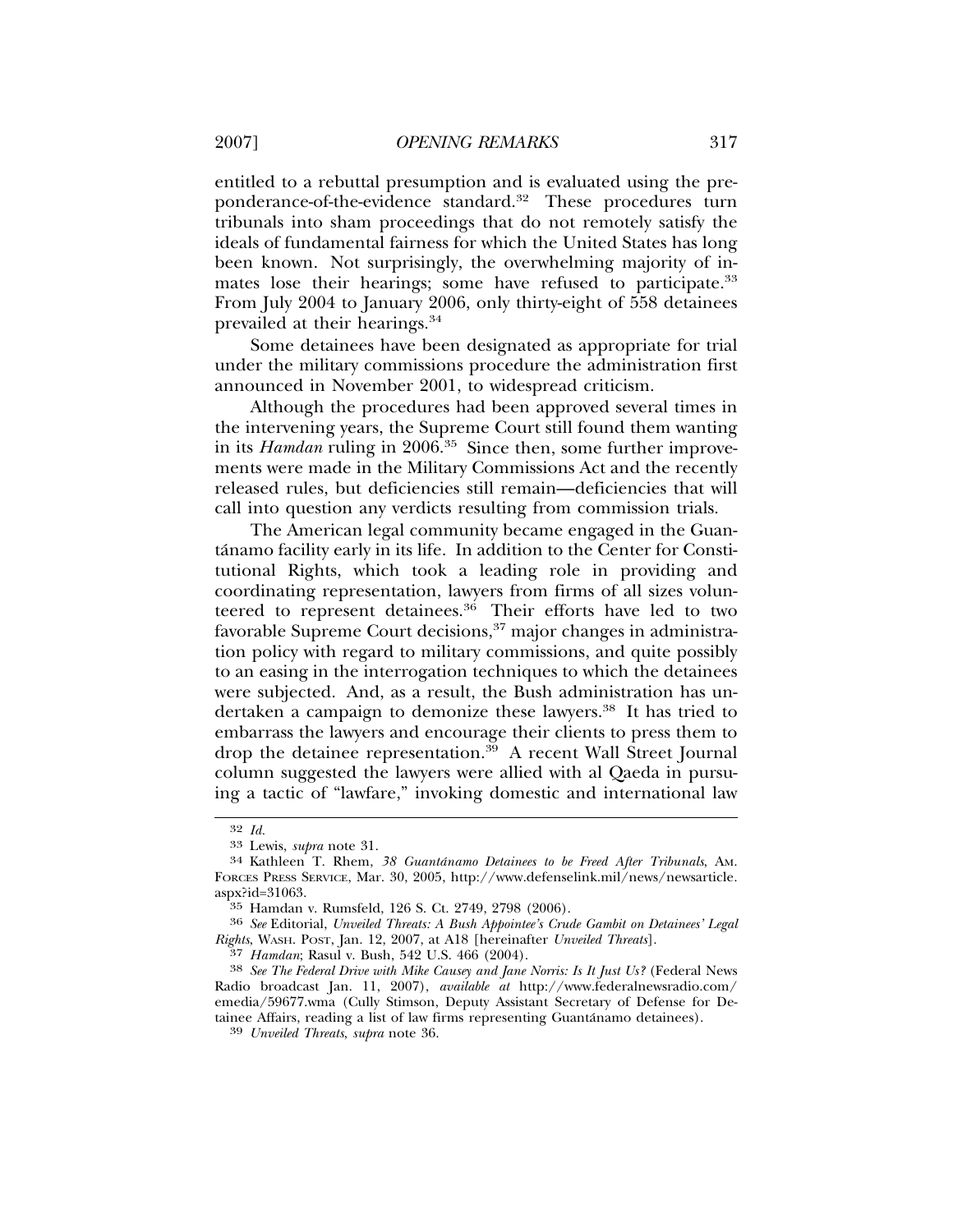and legal tactics to serve the purposes of the terrorists.40

I find this not only deeply troubling but ironic. We have an administration which has proclaimed people guilty without charge or trial, claiming the right to detain them for life without any human rights protections, and which has lost twice at the Supreme Court when it argued that detainees do not have access to the United States justice system. And yet the administration argues that the lawyers are aiding the enemy by having the nerve to say there may be violations of law and human rights?

I would turn this argument further. We should be embarrassed by our government's callous disregard of the rule of law and human rights. One could even argue that the administration itself has been abusing legal processes for lawless purposes. Here are some examples:

- The Bush administration determined that the Geneva Conventions did not apply to anyone detained in Guanta-´ namo, $41$  a finding overturned by the Supreme Court. $42$
- The administration, in its now infamous series of memoranda, only some of which have been disavowed, provided incredulous interpretations of U.S. law so that what we commonly conceive to be torture would be justified.<sup>43</sup>
- The administration established military commissions that the Supreme Court found to lack fundamental due process even after numerous revisions to the rules, and which have been so faulty that after five years, no proceeding has gotten beyond the most preliminary stages.
- For over two years, the administration failed to establish any procedure to review whether the government was right to hold a detainee. When pressed by the Supreme Court, the government established the woefully inadequate Combatant Status Review Tribunal (CSRT) system.<sup>44</sup> The last

<sup>40</sup> Debra Burlingame, *Gitmo's Guerrilla Lawyers: How an Unscrupulous Legal and PR Campaign Changed the Way the World Looks at Guantánamo, WALL ST. J., Mar. 8, 2007, at* A17, *available at* http://www.opinionjournal.com/editorial/feature.html?id=<br>110009758.

<sup>&</sup>lt;sup>41</sup> Memorandum from President George W. Bush, *supra* note 10.<br><sup>42</sup> Hamdan, 126 S. Ct. at 2759; Rasul, 542 U.S. at 485.

<sup>&</sup>lt;sup>43</sup> For a summary of the key points of the memos and links to PDF versions, see Dahlia Lithwick, *The Legal Memos: How the Rules Were Rewritten*, SLATE, May 26, 2005, http://www.slate.com/features/whatistorture/LegalMemos.html. For links to all Memos and Reports on Treatment of Detainees, see Pace Law School Library, http:// www.library.law.pace.edu/government/detainee\_memos.html (last visited Sept. 9, 2007). <sup>44</sup> For an overview of the procedures used in Combatant Status Review Tribunals

<sup>(</sup>CSRT), see Memorandum from Gordon England, Deputy Sec'y of Def., for Sec'ys of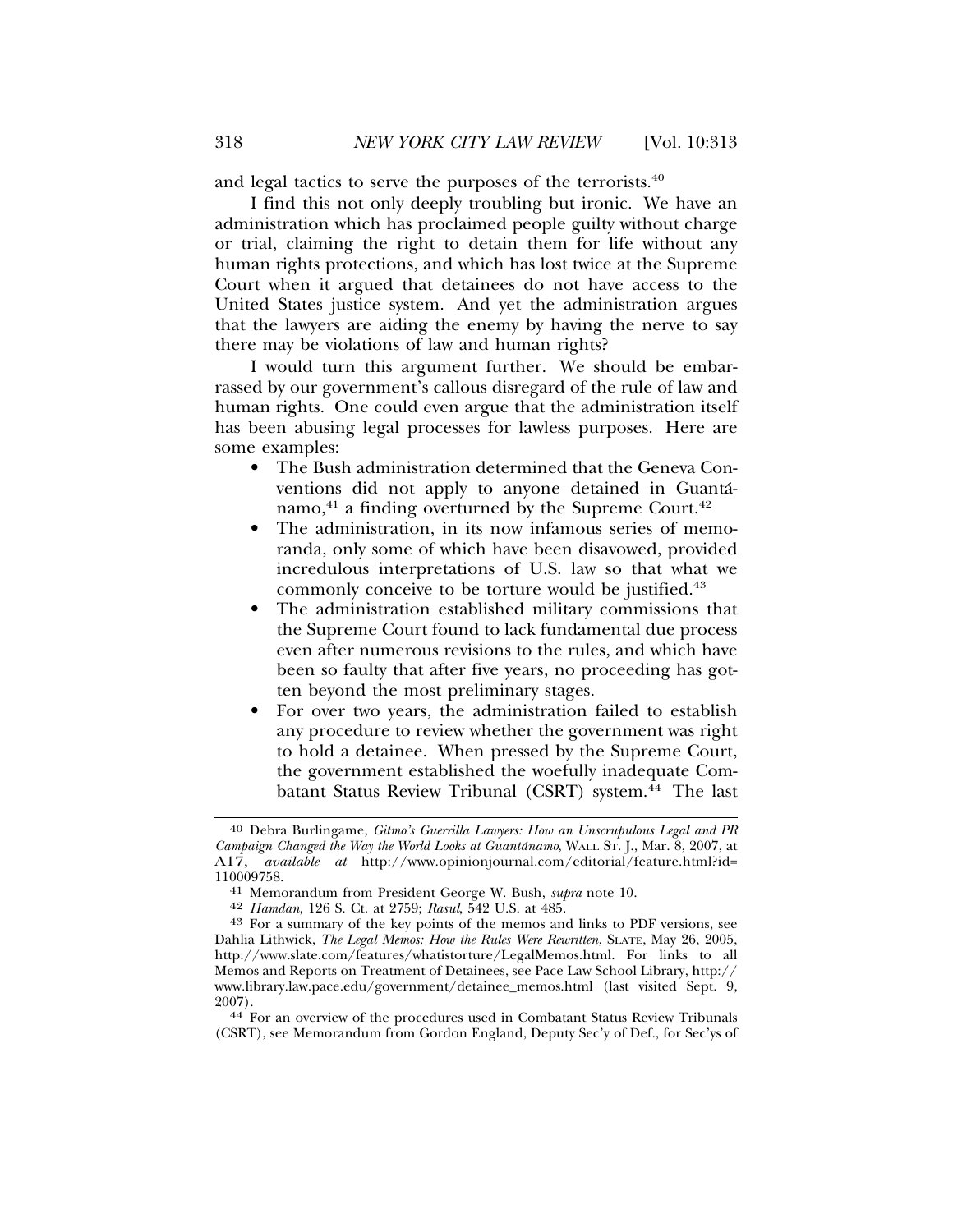Congress was complicit in this failure by providing, in the Detainee Treatment Act, that detainees can challenge the CSRT only with regard to procedural deficiencies.45 This is not a meaningful review, particularly when the detainees are at risk of losing their liberty for the rest of their lives.

- The Justice Department has made a series of troubling legal arguments that attempt to avoid any accountability for misconduct. Here are a couple of examples:
	- In several pending court cases covering a number of issues, the administration claims that the state secrets doctrine prevents a court from even considering a case. This has been invoked in all three cases involving the warrantless surveillance program.<sup>46</sup>
	- ° In the *Padilla* case and in other proceedings, the administration argues that the interrogation techniques which may have caused serious abuse and may have rendered Padilla unfit to assist in his defense<sup>47</sup> cannot be disclosed for reasons of national security.48
	- ° A key part of the Military Commissions Act passed last fall would immunize government officials for mistreatment of detainees prior to the passage of the Act.<sup>49</sup>
- The administration has sought to avoid court cases challenging their allegedly unlawful activities by manipulating the judicial process. For example, the transfer of Padilla from "enemy combatant status" to criminal defendant brought the administration a stinging rebuke from a hitherto friendly Fourth Circuit Court of Appeals.<sup>50</sup>

47 Deborah Sontag, *A Videotape Offers a Window into a Terror Suspect's Isolation*, N.Y.

TIMES, Dec. 4, 2006, at A1. <sup>48</sup> *See* Government's Motion in Limine Regarding Classified Information at Trial at

<sup>49</sup> Letter from Barry M. Kamins, President, Ass'n of the Bar of the City of N.Y., to Sen. Patrick J. Leahy, Chairman Senate Comm. on the Judiciary (Mar. 6, 2007), *available at* http://www.nycbar.org/pdf/report/Restoration\_Habeas\_Corpus.pdf [hereinafter Letter from Barry M. Kamins].

50 *Padilla*, 432 F.3d at 585 ("It should go without saying that we cannot rest our decisions on media reports of statements from anonymous government sources regarding facts relevant to matters pending before the court, nor should we be required to do so or to speculate as to facts based upon such reports. The information that the

the Military Dep'ts (July 14, 2006), *available at* http://www.defenselink.mil/news/ Aug2006/d20060809CSRTProcedures.pdf.

<sup>45</sup> Detainee Treatment Act of 2006, Pub. L. No. 109–148, § 1005, 119 Stat. 2739,

<sup>2740 (2005).</sup> <sup>46</sup> ACLU v. NSA, 493 F.3d 644, 650 (6th Cir. 2007); Hepting v. AT&T Corp., 439 F. Supp. 2d 974, 979 (N.D. Cal. 2006); Ctr. for Constitutional Rights v. Bush, No. 06-CV-00313 (S.D.N.Y. filed Jan. 17, 2006).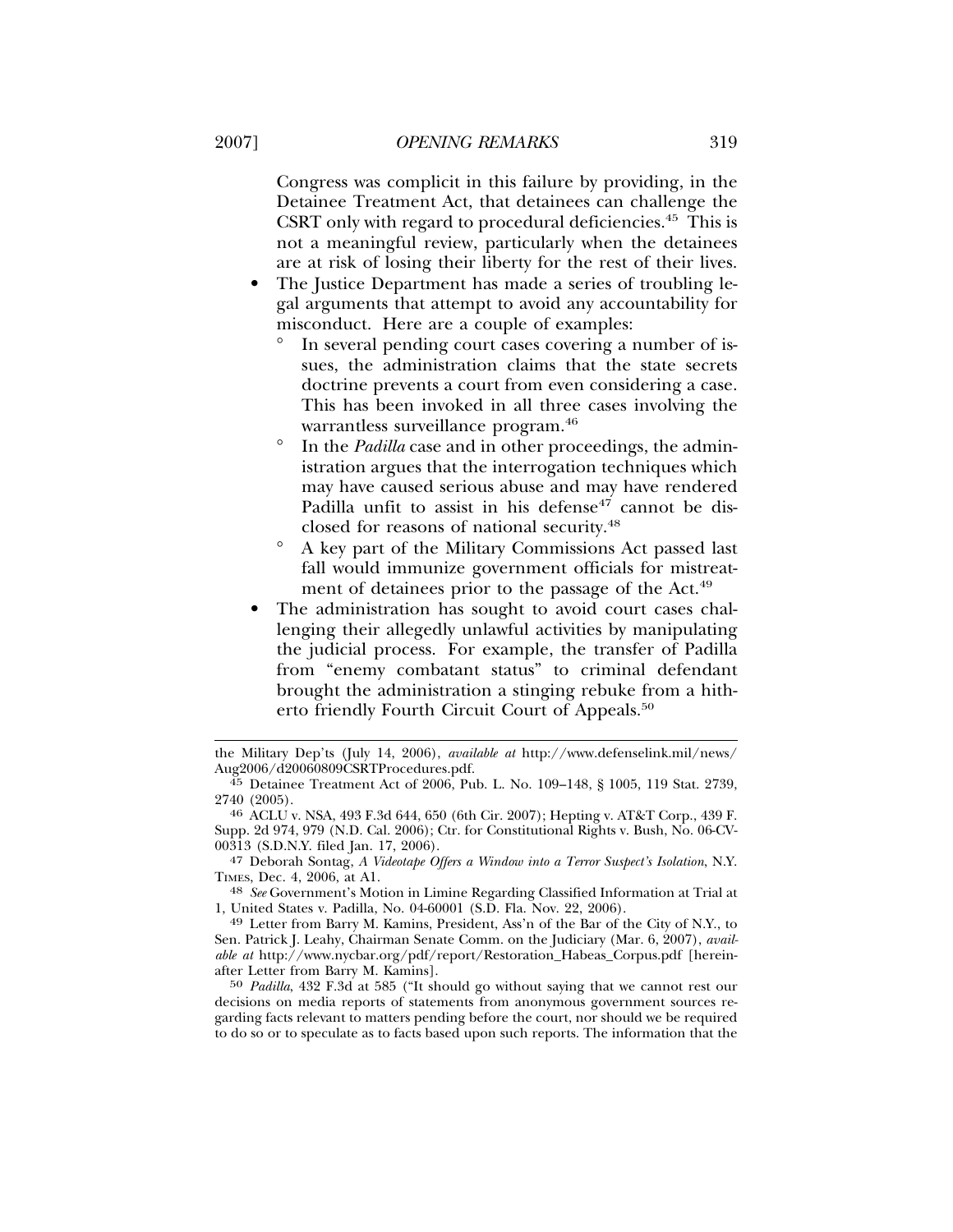• The confiscation of attorney-client privileged material from the detainees after the three suicides last year, on the pretext that one of the notes was written on a piece of paper provided by a lawyer to a client—when virtually the only paper available to the detainees was the lawyer–client privileged documents.<sup>51</sup>

This is a sampling, and I am sure you have your own list, perhaps longer. We face an administration with disdain for law and the role of lawyers, yet it seeks to use legal machinations for the least dubious purposes. We cannot take a step back from our efforts to be sure that what our government does comports with its Constitution and laws. We cannot forfeit the playing field to an administration seeking an unprecedented expansion of executive power and a reduction of the countervailing judicial power to insignificance.

The New York City Bar Association has been involved in challenging the administration's policies throughout this post 9/11 period.52 To mention just a few of our actions:

- We provided an early, extensive analysis of the President's executive order establishing the military commissions, and facilitated the American Bar Association's (ABA) passage of a resolution critical of the commissions. We have worked closely with the ABA since in pressing our joint concerns about human rights and due process;
- We have pressed the Defense Department with regard to its failure to provide status reviews for the detainees and have critiqued the changes in commission rules;
- We provided an outlet for JAG officers<sup>53</sup> to complain about the treatment of detainees, which led to our extensive analysis of U.S. and international law relating to interrogation of detainees, and also was part of what led to this issue becoming exposed in Congress and the media;

government would provide to the media with respect to facts relevant to a pending litigation, it should be prepared to provide to the court.").

<sup>51</sup> Josh White, *Signs of Detainees' Planning Alleged: Messages Found on Legal Papers*, WASH. POST, July 8, 2006, at A1.

<sup>52</sup> *See, e.g*., Press Release, The Ass'n of the Bar of the City of N.Y., City Bar Petitions U.S. Supreme Court to Grant Padilla Right to Due Process (Apr. 12, 2004), *available at* http://www.nycbar.org/PressRoom/PressRelease/2004\_4\_12.htm; Letter from Barry M. Kamins, *supra* note 51.

<sup>53</sup> JAG stands for Judge Advocate General's Corps, and is the judicial arm of the United States Armed Forces. Office of Judge Advocate General, Dep't of the Navy, Manual of the Judge Advocate General (JAGMAN) (2004), *available at* http:// www.jag.navy.mil/documents/JAGMAN2004.pdf.